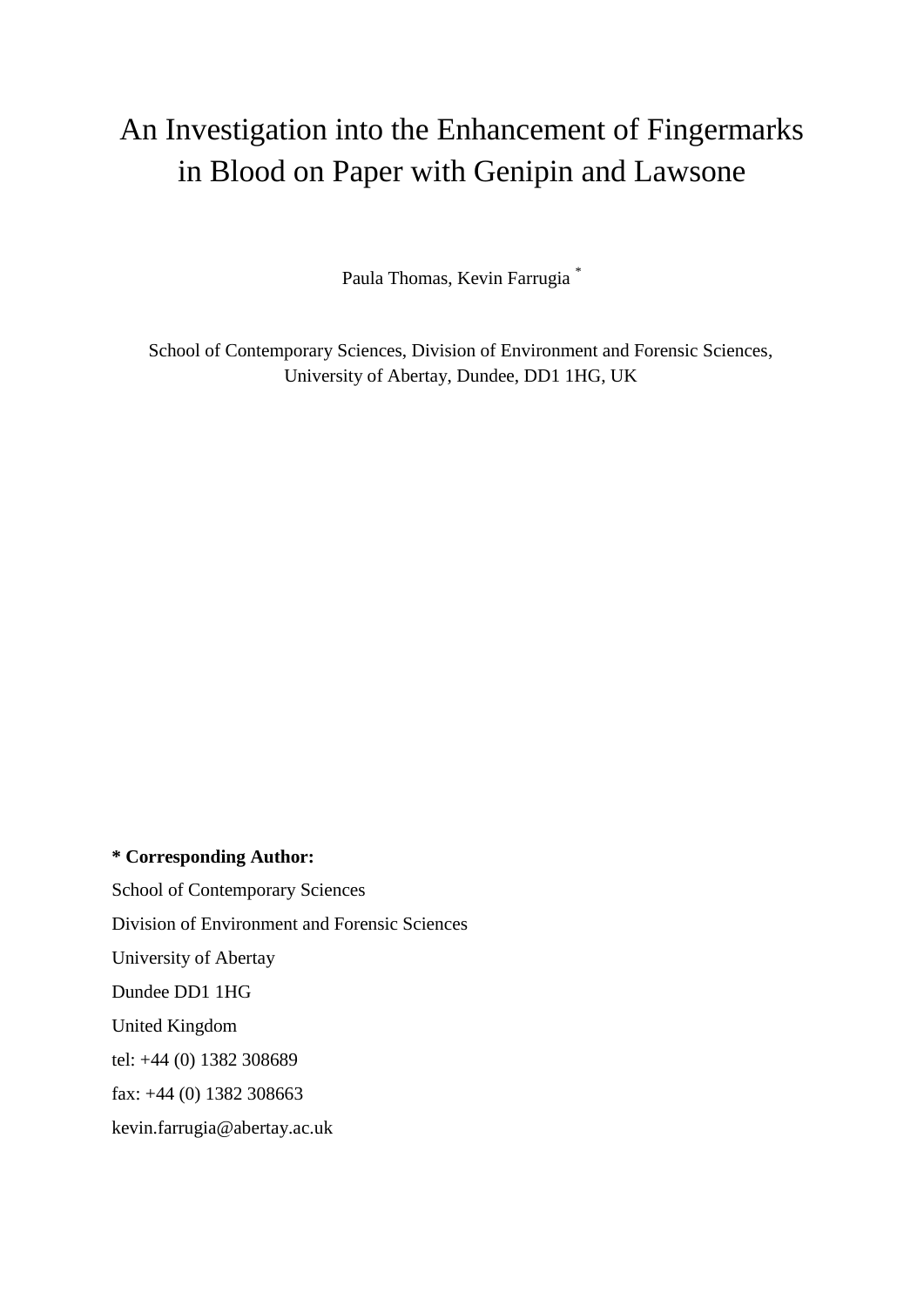## **ABSTRACT**

.

The abilities of two natural products, genipin and lawsone, to enhance blood contaminated fingermarks on papers of various porosities and colour were investigated and compared to the routinely used amino acid reagents, ninhydrin and 1,8-diazafluoren-9-one (DFO).

Fingermarks in blood were deposited as a split depletion series on various paper types and colours for ageing periods of 6 weeks, 4weeks, 2 weeks and 1 week before enhancement. The developed marks were observed under different lighting conditions, recorded and graded by way of attributing quantitative data to each series.

Results indicated that while genipin showed some potential as a reagent for the enhancement of latent fingermarks, it displayed no suitability for the enhancement of fingermarks in blood on paper. Lawsone also failed to successfully enhance either type of fingermark. Upon comparison of the results with those of ninhydrin and DFO it was found that ninhydrin displayed the highest success rate of development of these marks.

Keywords: fingermarks, ninhydrin, DFO, genipin, lawsone, blood enhancement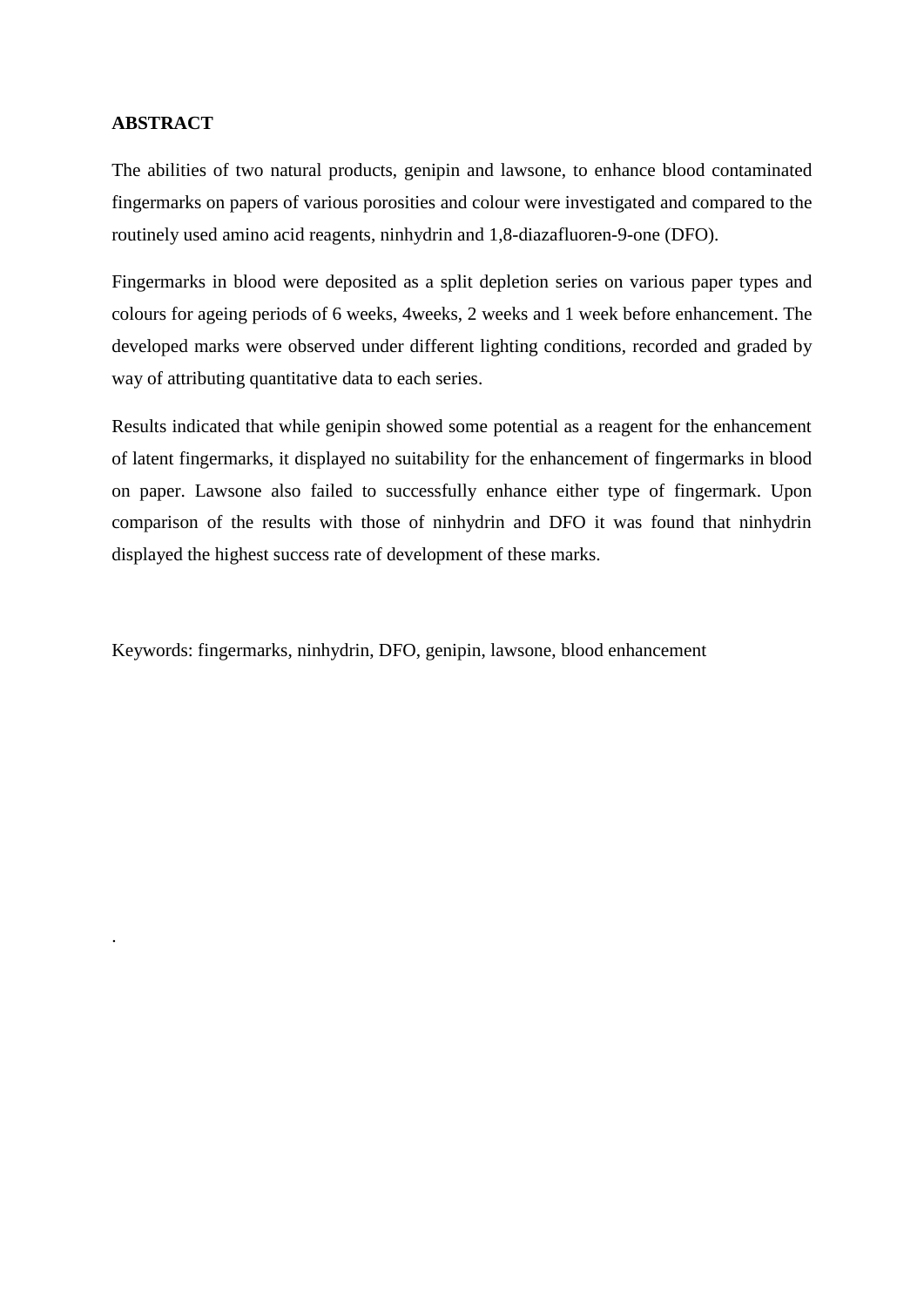#### **INTRODUCTION**

Chemical reagents such as ninhydrin and DFO (1,8-diazafluoren-9-one) are routinely used for the enhancement of latent fingermarks on porous surfaces such as papers [1]. These reagents react with the amino acids in fingermark secretions to form new compounds that display colour and/or fluorescent properties. Amino acids are also present in blood, thus fingermarks contaminated in blood may be enhanced with such amino acid reagents. Two naturally sourced plant products, genipin and lawsone, have recently been identified as having the potential to chemically enhance latent fingermarks [2-4].

#### *Genipin and Lawsone*

Genipin is a natural product that can be extracted from the gardenia fruit and is the hydrolytic product of geniposide. Genipin is a colourless substance that reacts with amino acids to produce a blue coloured complex with fluorescent properties optimised at an illumination of 590nm and viewed with a barrier above 630nm [2, 3]. Lawsone, 2-hydroxy-1,4 naphthoquinone, is sourced from the leaves of the Lawsonia inermis plant and is used in Henna dyes. Lawsone belongs to a group of compounds known as naphthoquinones and recent studies [4, 5], reported the reaction of lawsone with amino acids in latent fingermarks to produce a purple-brown colour that also exhibits fluorescent properties with a maximum intensity of about 640nm with an excitation wavelength of 590nm.

## *Ninhydrin and DFO*

Ninhydrin (2,2-dihydroxy-1,3-indanedione) is an amino acid reagent that reacts with amino acids to form a non-fluorescent purple product, known as Ruhemanm's purple. The reaction is accelerated through the use of heat and humidity. Beside the enhancement of latents and fingermarks in blood, several studies have discussed the successful enhancement of footwear marks in blood with ninhydrin. A study [6] of the enhancement of footwear impressions in blood on various surfaces demonstrated that ninhydrin can yield good quality marks displaying clear pattern details. Ninhydrin was also successful in enhancing footwear impressions in blood on paper that had been exposed to rain for over three weeks [7] as well as footwear marks in blood on different types of fabric [8]. The successful use of ninhydrin and DFO for the treatment of stains in blood followed by successful subsequent DNA typing has also been demonstrated [9-10].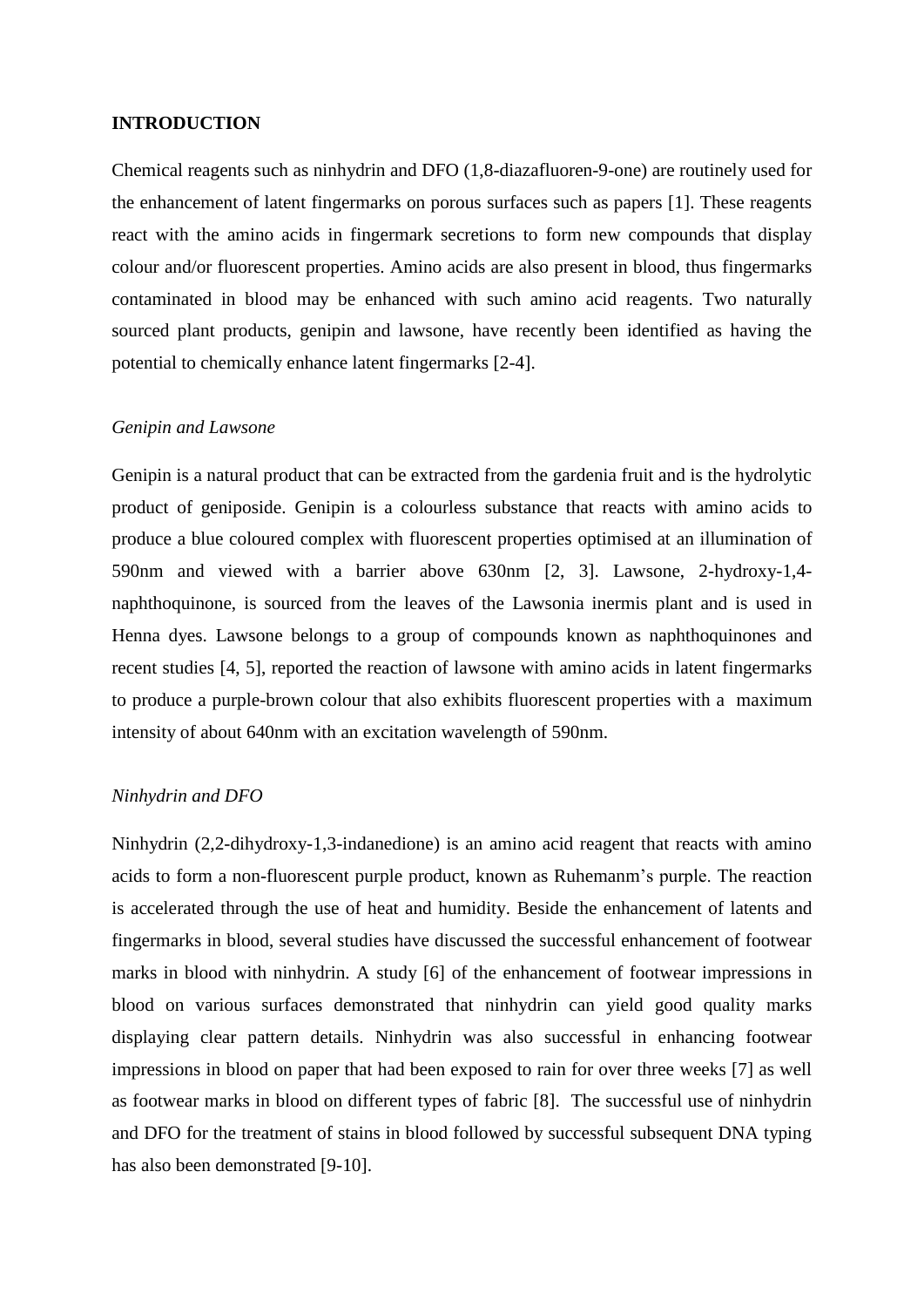Similar to ninhydrin, DFO reacts with amino acids to produce a highly fluorescent, red coloured product which requires the use of an alternative light source for visualisation with a recommended excitation wavelength of 430-580nm. In addition, when compared to ninhydrin, DFO appears to demonstrate a higher sensitivity for the development of latent fingermarks. The Manual of Fingerprint Development Techniques by the UK Home Office Centre for Applied Science and Technology (CAST, formerly the Home Office Scientific Development Branch) indicates that ninhydrin can be used as part of a sequential process and if used after DFO in sequential treatment of the same fingermark impression, additional detail could be developed [1]. In contrast, little or no further development occurs if DFO is used after ninhydrin. Under optimum conditions, DFO will develop more latent fingermark impressions than ninhydrin, however the latter develops visible prints whereas DFO may also require an additional fluorescence observation step for visualisation.

A review of amino acid staining techniques for latent fingermarks on porous surfaces revealed that ninhydrin was the predominant reagent for the successful development of latent fingermarks [11]. Figure 1 illustrates the chemical structures of ninhydrin, DFO, genipin and lawsone. To date no studies have been reported which compare the suitability of genipin and lawsone to ninhydrin and DFO for the enhancement of fingermarks in blood on paper.



Figure 1 – The chemical structures of (a) ninhydrin; (b) DFO; (c) genipin and (d) lawsone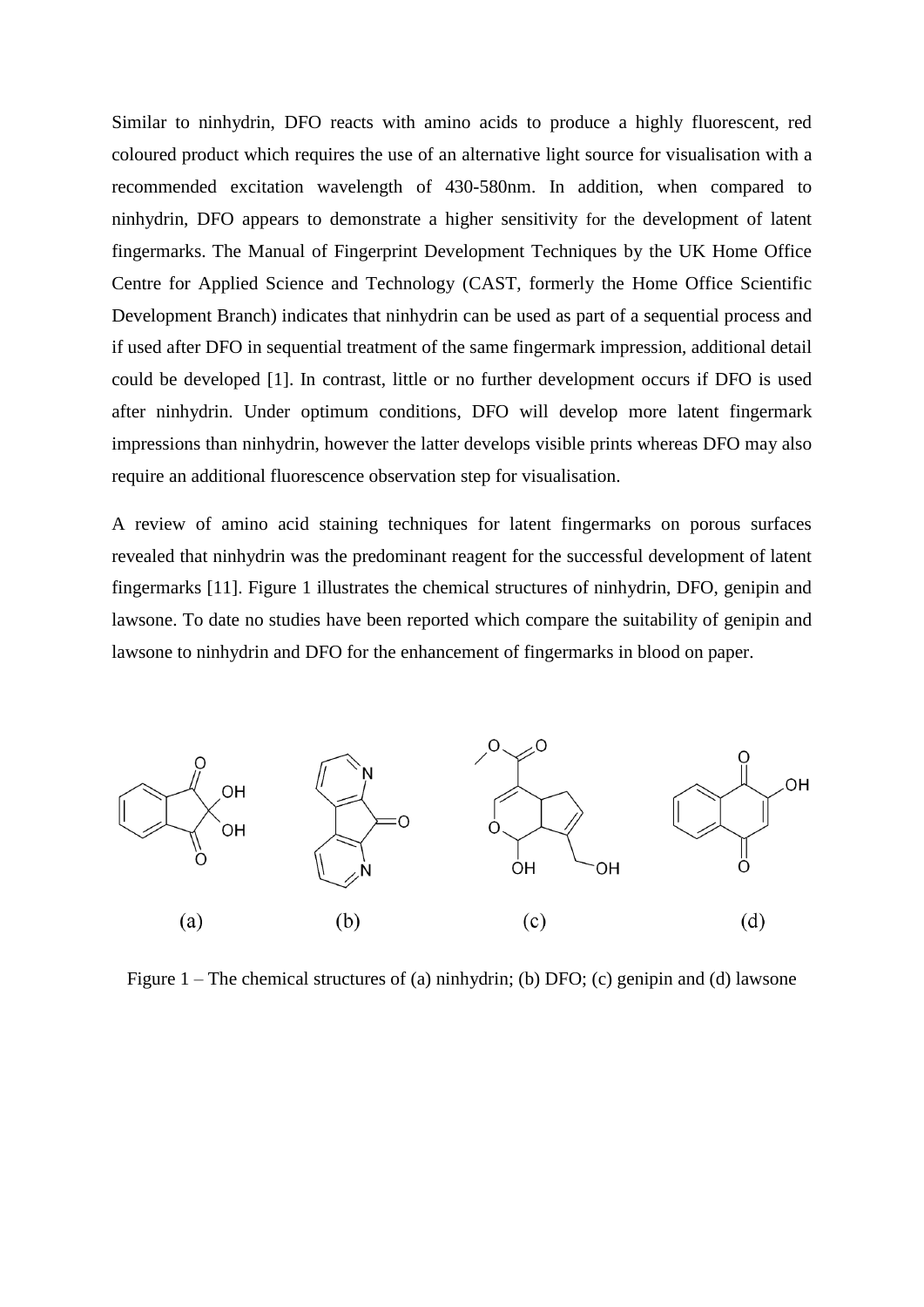# **Materials and Methods**

#### *Paper substrates and ageing periods*

Eight papers of different porosities and colours were selected as potential substrates, all purchased locally (table 1). Each paper type was planted with a diminishing series of 10 fingermarks in blood and allowed to age at room temperature on bench surfaces in the laboratory for the following time intervals: 1 week, 2 weeks, 4 weeks and 6 weeks. The groups of samples were then enhanced with each reagent after their ageing period.

| <b>Type of Paper</b> | <b>Supplier/ Manufacturer</b> |
|----------------------|-------------------------------|
| 80 gsm white         | Tesco Stores Ltd              |
| 80 gsm pink          | <b>PDQ Print Services</b>     |
| 80 gsm green         | <b>PDQ Print Services</b>     |
| 100 gsm white        | Daler-Rowney                  |
| 120 gsm white        | Paper State                   |
| Magazine (glossy)    | Adsa Stores Ltd               |
| Leaflet (glossy)     | Domino's Pizza Group Ltd      |
| Newspaper            | Metro Newspaper               |

**Table 1 - Types of paper used in the study**

#### *Diminishing series*

The researcher's finger was dabbed in laked horse blood that had been poured into a petridish. The finger was then pressed twice onto a clean, blue, chemical free laboratory paper towel to remove the excess blood before a diminishing series was planted on the various paper substrates. The series consisted of 10 fingermarks that ranged from visible to barely visible to latent. The comparison and evaluation of enhancement techniques was performed using a split print method [12].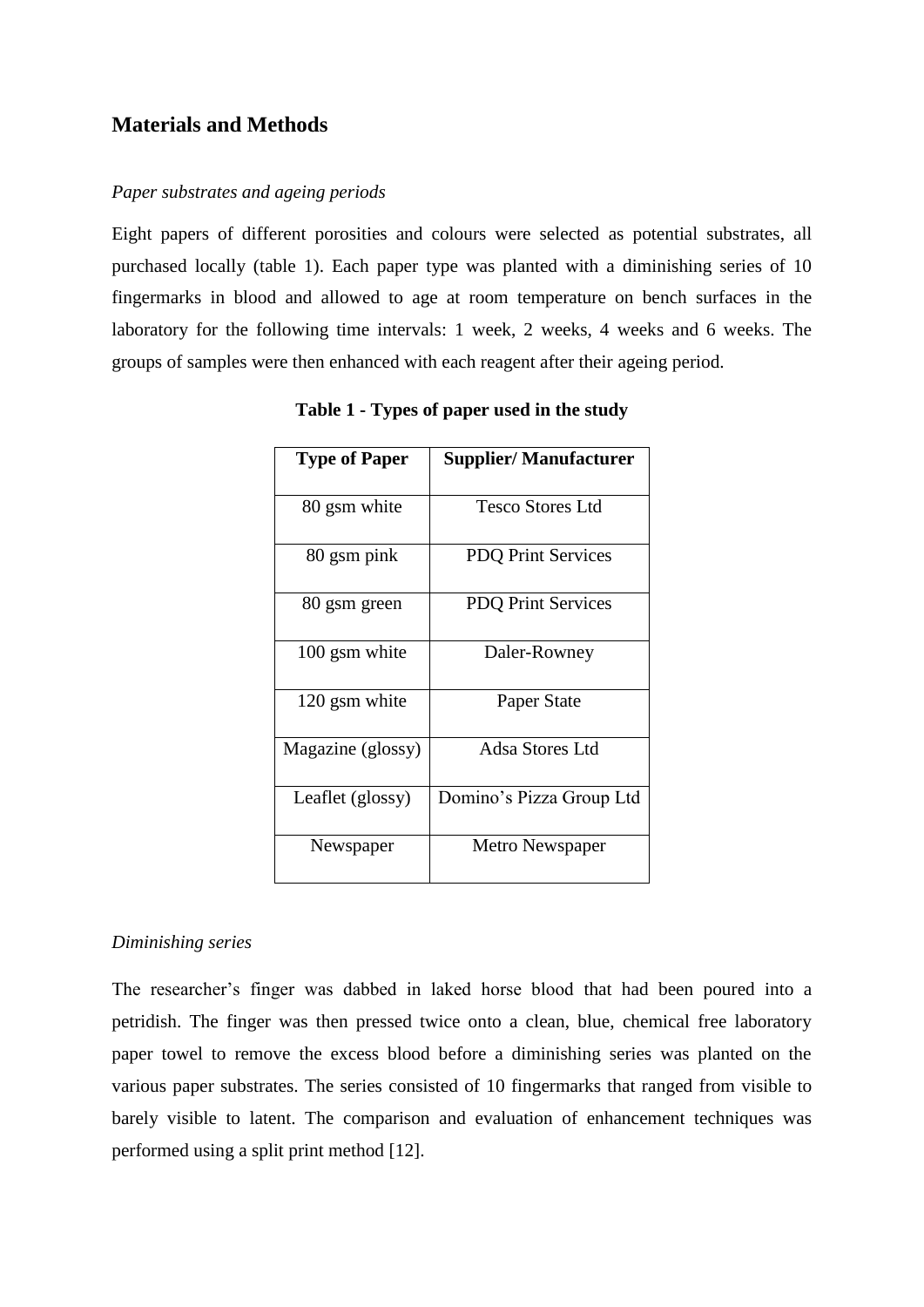Positive and negative controls were performed for each substrate. The positive control samples consisted of latent fingermarks being planted on the papers without the presence of blood. The negative control samples contained no fingermarks (latent or in blood) in order to ensure that any potential reaction was not due to the reagent reacting with the paper.

## *Photography and Quasar*

Each depletion series was photographed before and after enhancement using a Nikon D5000 digital SLR camera with a 55mm lens. The camera was set to its manual setting at a focal length of F5.6 and positioned at a 90º angle to the sample. This was aided by the use of a Kaiser camera stand containing lights positioned at 45º angles to the samples.

The quasar used during this study was a Mason Vectron Quasar 2000/30 connected to an Integrated Rapid Imaging System (IRIS). Table 2 ilustrates the excitation and viewing filters used for each chemical. The wavelength ranges represented in table 2 show the 1% cut-on and cut-off points respectively. Other light sources may use wavelengths representing the 50% point or the peak wavelength. Although ninhydrin does not fluoresce, the use of a violet/blue excitation filter may improve the contrast with the background [1, 13]. Any fluorescence observed was photographed using the IRIS camera and computer software.

| <b>Chemical</b> | <b>Excitation</b> | <b>Excitation</b> | <b>Viewing</b> | <b>Viewing Filter</b> |
|-----------------|-------------------|-------------------|----------------|-----------------------|
|                 | Wavelength/nm     | <b>Filter</b>     | Wavelength/nm  |                       |
| Ninhydrin       | 350-469           | Violet/Blue       | 476            | Yellow                |
| <b>DFO</b>      | 503-587           | Green/Yellow      | 593            | Red                   |
| <b>DFO</b>      | 491-548           | Green             | 549            | Orange                |
| Genipin         | 503-587           | Green/Yellow      | 593            | Red                   |
| Lawsone         | 503-587           | Green/Yellow      | 593            | Red                   |

**Table 2 – Excitation and viewing filters for chemicals used in the study**

#### *Chemical reagents and treatment processes*

The formulations in this study are those utilised by the United States Secret Service which include petroleum ether rather than HFE solvents as recommended by Ramotowski if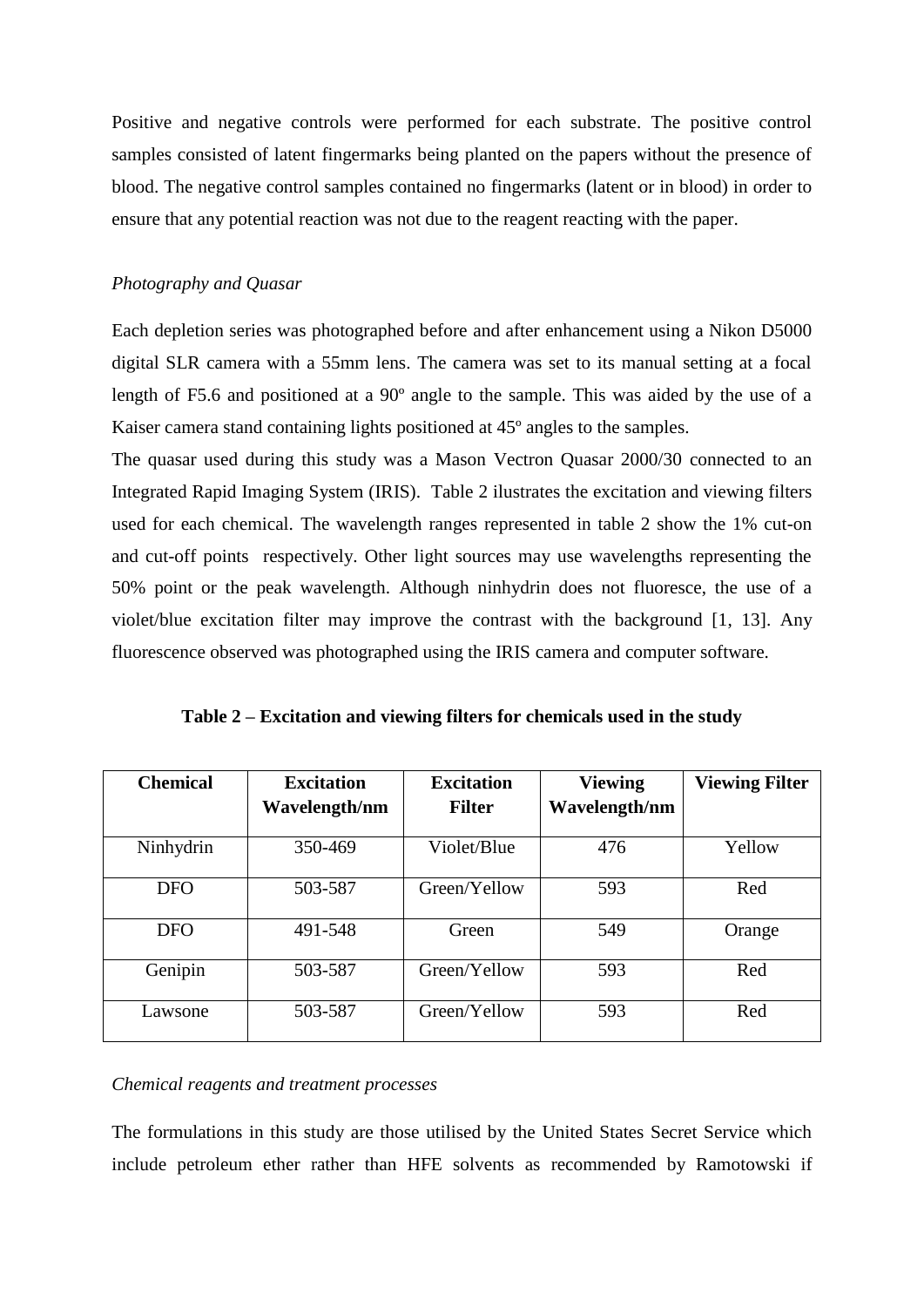flammability is not a major concern [14]. All treated items were then analysed under the IRIS for fluorescence as indicated in table 2.

## Ninhydrin [14]

Ninhydrin (6g, Sigma) was completely dissolved in ethanol (50mL, Fisher) using a magnetic stirrer. Petroleum ether (950mL, Fisher) was then added with further stirring.

The ninhydrin solution was poured into a shallow glass dish and the paper sample to be treated was immersed in the solution for a few seconds. The samples were then allowed to air dry before being placed in a heat and humidity chamber at 80ºC and 65% relative humidity for 10 minutes.

## DFO [14]

DFO (0.5g, Sirchie) was completely dissolved in methanol (100mL, Fisher), ethyl acetate (100mL, Fisher) and acetic acid (20mL, Fisher) using a magnetic stirrer. Petroleum ether (780mL, Fisher) was then added with further stirring.

Samples to be treated with DFO were immersed in the solution for a few seconds, air dried and heated in a dry oven at 100ºC for 20 minutes.

## Genipin [14]

Genipin (1.71g, TimTec) was completely dissolved in ethanol (57mL, Fisher) and ethyl acetate (86mL, Fisher) using a magnetic stirrer. Once all the genipin was dissolved, petroleum ether (857mL, Fisher) was added with further stirring.

As per ninhydrin, the paper sample to be treated was immersed in the solution for a few seconds. The samples were then allowed to air dry before being placed in a heat and humidity chamber at 80ºC and 65% relative humidity for 10 minutes.

#### Lawsone [14]

Lawsone (0.5g, Sigma) was dissolved in ethyl acetate (100mL, Fisher) followed by the addition of petroleum ether (400mL, Fisher) with stirring. As per genipin, the paper sample to be treated was immersed in the solution for a few seconds. The samples were then allowed to air dry before being placed in an oven at 150ºC for 60 minutes.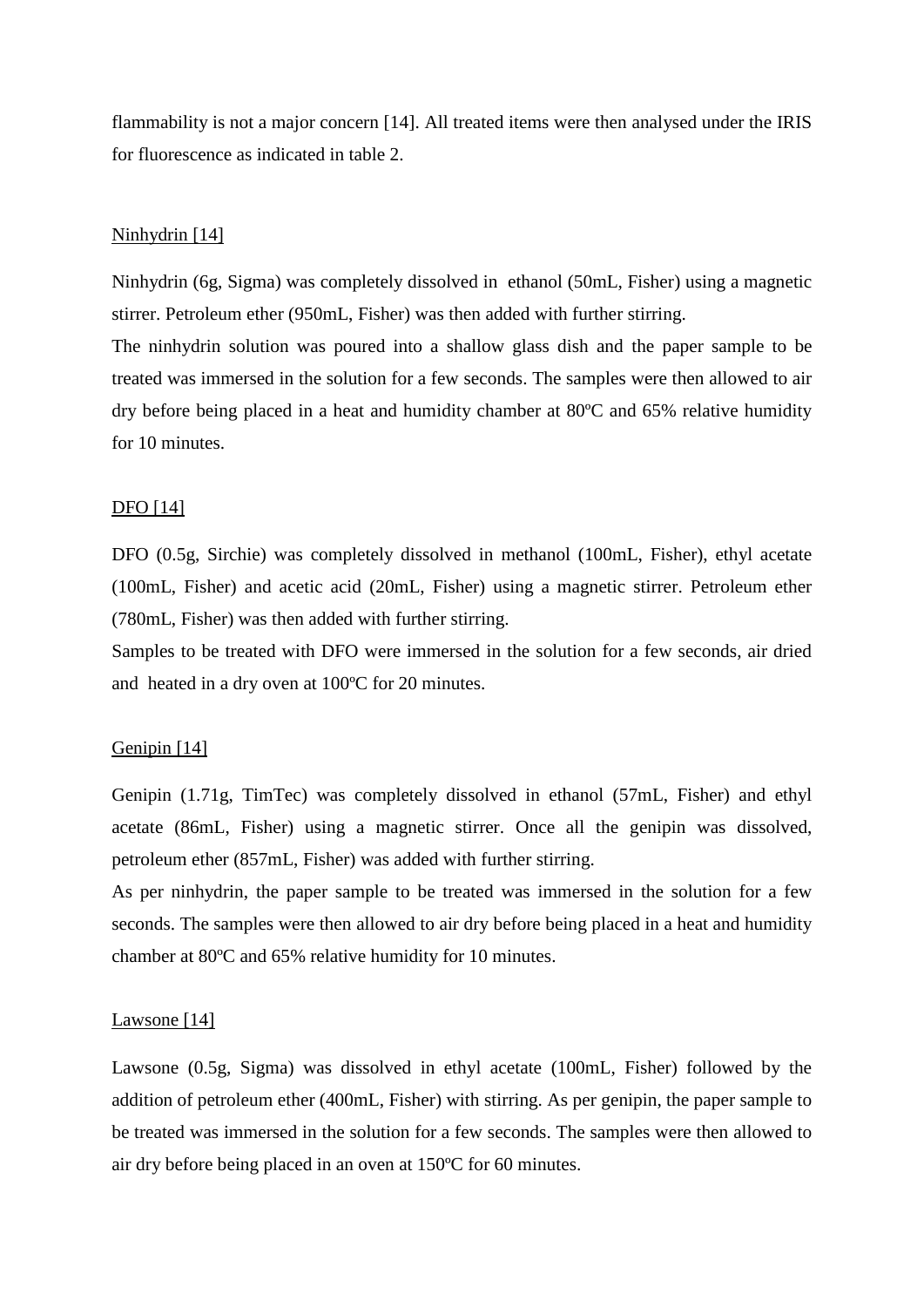## *Grading of fingermarks*

Following chemical enhancement, each fingermark was graded using the grading scheme recommended by CAST in table 3 [10].

| Grade    | <b>Level of Detail</b>                                                     |
|----------|----------------------------------------------------------------------------|
| $\Omega$ | No evidence of mark                                                        |
|          | Some evidence of contact but no ridge detail present                       |
| 2        | Less than $\frac{1}{3}$ of mark showing clear ridge detail                 |
| 3        | Between $\frac{1}{3}$ and $\frac{2}{3}$ of mark showing clear ridge detail |
| 4        | Over $\frac{2}{3}$ of mark showing clear ridge detail                      |

**Table 3: Grading scheme for assessment of developed as recommended CAST**

It should be noted that the grades attributed to each fingermark are, to some extent, subjective and other scoring methods currently being researched might provide different results. These grades were then accumulated into groups according to the enhancement reagent used and the ageing time of the fingermarks.

The split print method involves the comparison of techniques where a fingermark diminishing series is split into two prior to chemical treatment. The left side is then treated with for example genipin and the right side with ninhydrin, however the experiment is then repeated to treat the left side with ninhydrin and the right side with genipin. The process is complete once all the enhancement chemicals have been compared to each other. As four techniques were compared in this study, a total of six fingermarks were enhanced with genipin for every position in the diminishing series, for every paper substrate and for every ageing period. An average out of a total of six was calculated for fingermarks on 120 gsm paper at position 1 in the depletion series' enhanced with genipin for a particular ageing period. To minimise the effect of variables that were present when planting the fingermarks, this was then repeated for all fingermark positions, all papers and all reagents.

The calculation of the average grading of the fingermarks minimised the effect of some of the variables that may have been present during the fingermark deposition stages. Such variables included the pressure used to plant each fingermark and variations in the temperature and consistency of the blood at the time of planting. The described methodology attempted to minimise the effect of these variables.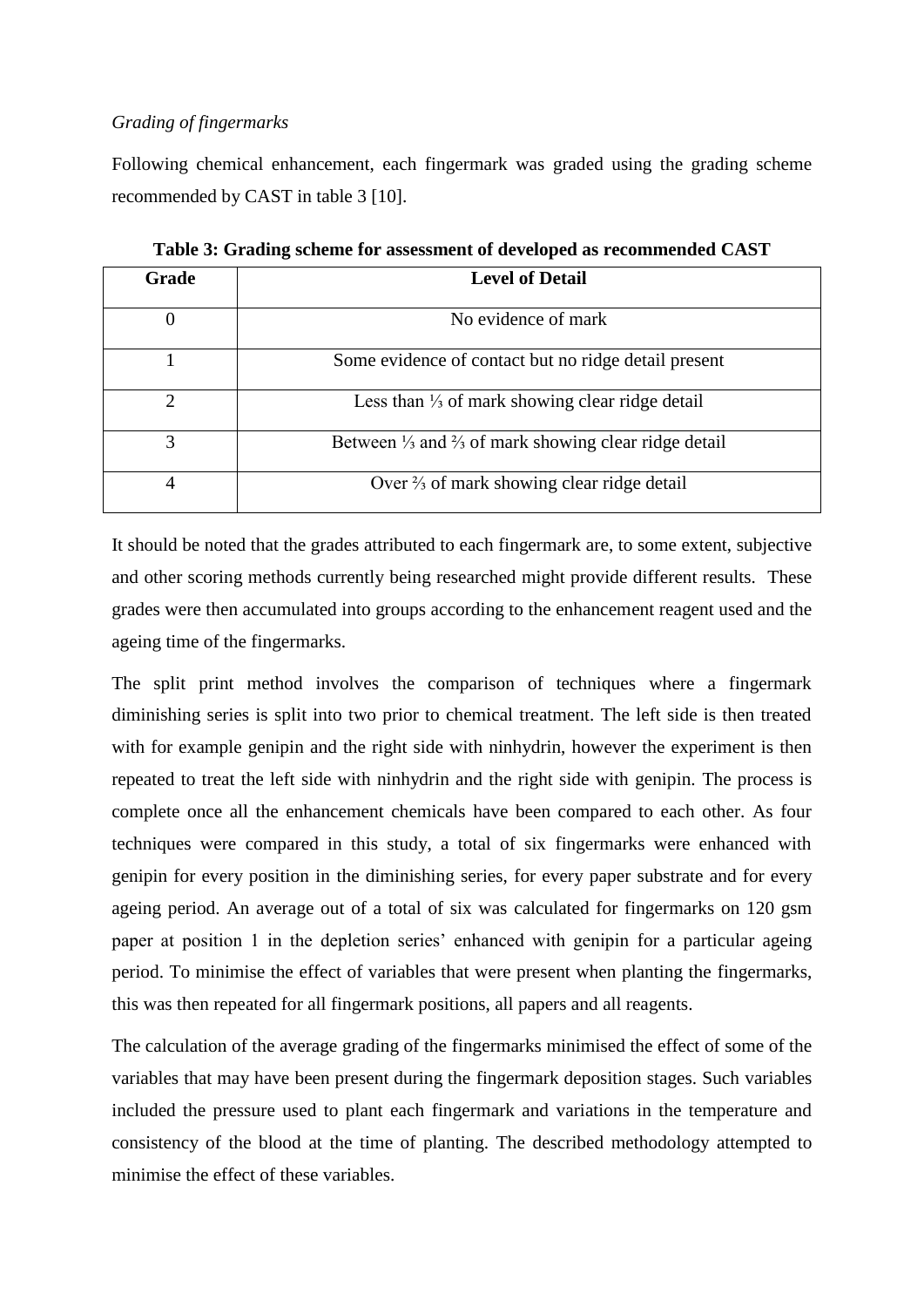## **Results and Discussion**

#### *Positive and negative controls*

Positive control for the enhancement of latent fingermarks (without the presence of blood) was tested on all papers in the study. Ninhydrin resulted in purple-coloured fingermarks whereas DFO showed strong fluorescence but a limited visual magenta colour. Genipin and lawsone only revealed limited fluorescence but enhancement was poor overall. The negative control samples which contained no fingermarks (latent or in blood) revealed no colour or fluorescent enhancement.

#### *Genipin*

Genipin treatment of fingermarks in blood on all paper types showed no evidence of enhancement for all of the ageing periods, although some paper types appeared to exhibit background fluorescence improving the contrast with the fingermark. The genipin treatment was effective at the enhancement of some latent fingermarks where the substrates had been touched and handled. However, no enhancement of the ridges in blood was observed.

None of the genipin treated fingermarks displayed any fluorescence (figure 2). Genipin enhancement of fingermarks in blood on the 80 gsm pink paper resulted in random speckled spots of fluorescence for the 4 week and 6 week samples (figure 3). These spots were contained mainly in the area of the fingermark but could also be seen outside this area for the 4 week old samples, displaying a different pattern of fluorescence than that of the background fluorescence. Previous research had demonstrated that genipin reacts with latent fingermarks that are composed mainly of eccrine sweat [2]. Some dyes or chemicals in the substrate may also have caused the fluorescent qualities of genipin to be quenched.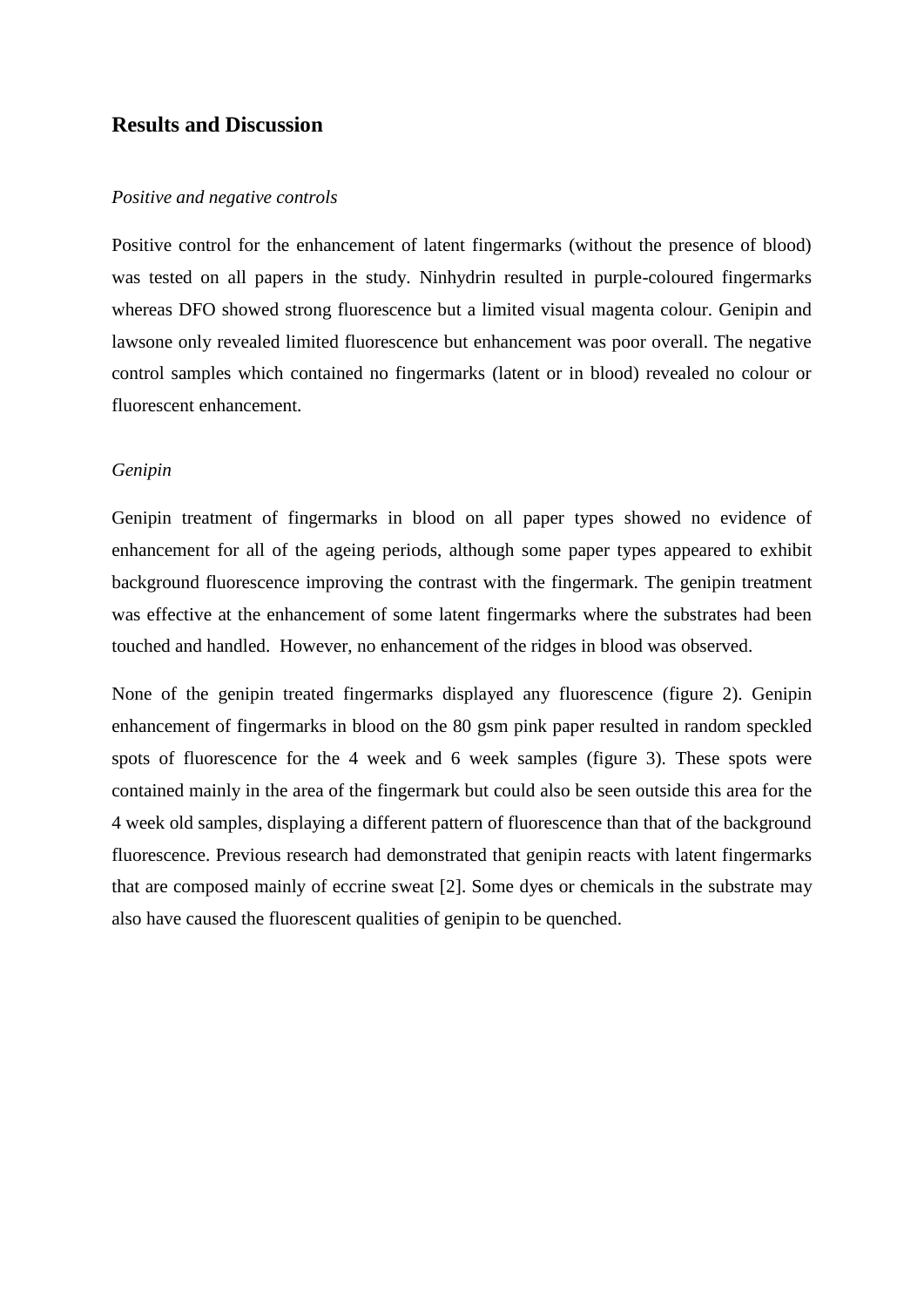

**Figure 2: Fingermark in blood no 4 in the diminishing series on A) leaflet B) magazine C) newspaper and D) 120 gsm paper after an ageing period of 1 week and treatment with genipin viewed using a 503-587nm excitation filter and a 593nm viewing filter**



**Figure 3: Genipin enhancement of fingermark in blood number 5 on pink paper after A) 1 week B) 2 weeks C) 4 weeks and D) 6 weeks, viewed using a 503-587nm excitation filter and a 593nm viewing filter**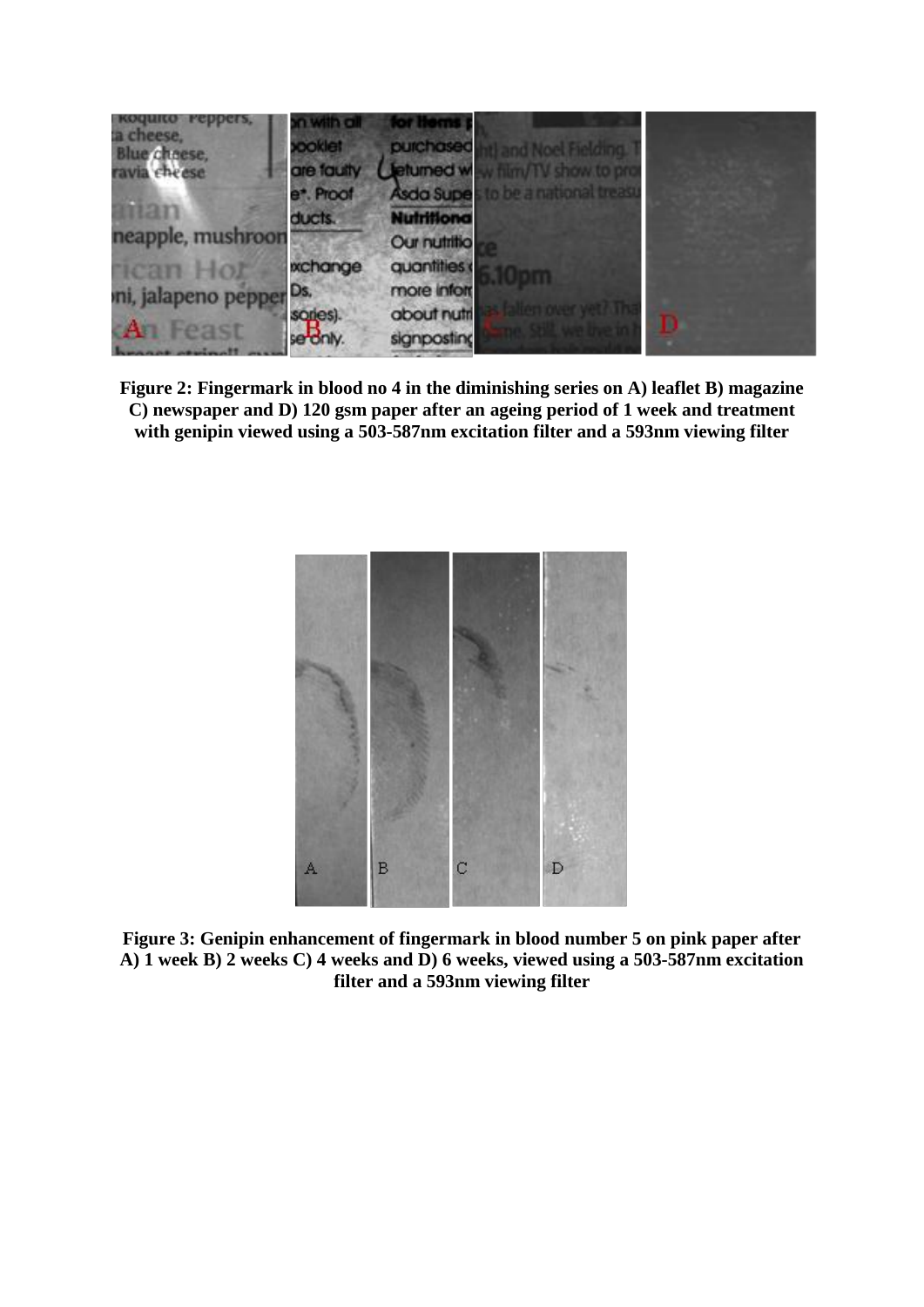During the grading of the fingermarks it was noticed that the genipin treatment appeared to be detrimental to the quality of some of the fingermarks. When left to age for 6 weeks, 5 fingermarks demonstrated a deterioration compared to before enhancement, the 4 week timescale showed 3 marks while the 2 week and 1 week ageing period showed 6 marks and 1 mark respectively.

## *Lawsone*

The positive control for lawsone on latent fingermarks did not yield any enhancement (visual or fluorescent), in contradiction to other research which found that lawsone reacted with latent fingermark deposits to yield purple-brown ridge details with photoluminescent properties [4]. The reagent was prepared again with a fresh batch of lawsone but again no enhancement was observed. 98% of the fingermarks in blood treated with lawsone in this study demonstrated no enhancement, visual or fluorescent, as demonstrated in figure 4. The detrimental effect that genipin had on some fingermarks in blood was also apparent for lawsone enhancement for fingermarks in blood deposited on 80 gsm paper and developed after 4 weeks and 6 weeks (figure 5). As with genipin, fluorescence quenching may have occurred due to dyes or chemicals present in the substrate.

The genipin and lawsone formulations in this study yielded limited enhancement with ridge detail diffusion. Diffusion for marks treated with other amino acid staining reagents, such as ninhydrin and DFO, has not been previously reported or observed in this study.



**Figure 4: Lawsone enhancement of fingermark in blood number 5 on green paper after A) 1 week B) 2 weeks C) 4 weeks and D) 6 weeks, viewed using a 503-587nm excitation filter and a 593nm viewing filter**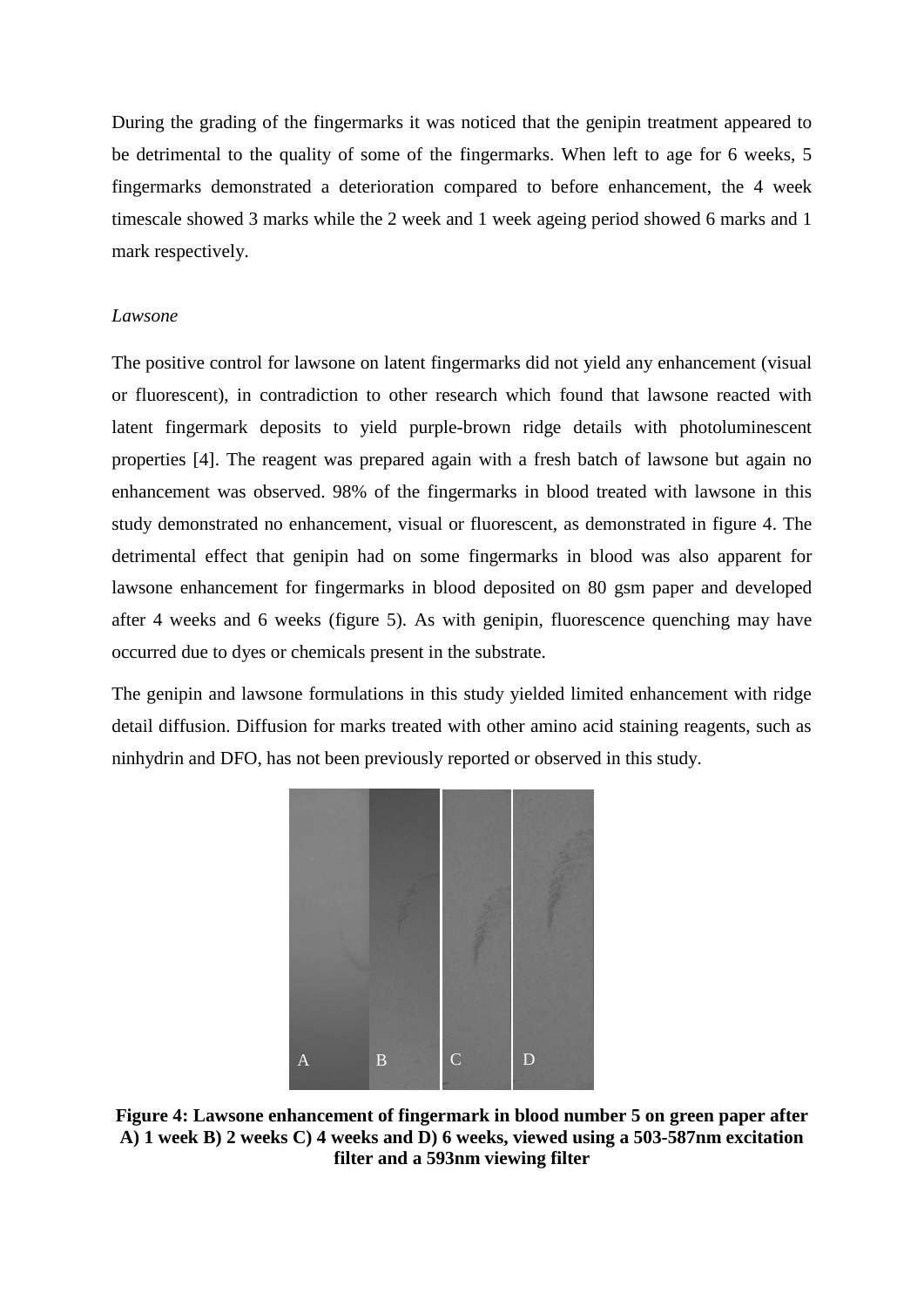

**Figure 5: An example of a fingermark in blood treated with lawsone on 80 gsm paper after a 6 week ageing period A) before development and B) fluorescence after development.** 

## *DFO*

DFO showed some potential as a reagent for the development of blood contaminated fingermarks on paper. Figure 6 demonstrates that the enhancement of fingermarks in blood after an ageing period of 4 weeks exhibited some fluorescence and increased ridge detail visibility.



**Figure 6: DFO enhancement of a fingermark in blood number 5 on A) magazine B) green C) 100 gsm and D) 120 gsm paper after a 4 week ageing period and viewed using a 491-548nm excitation filter and a 549nm viewing filter**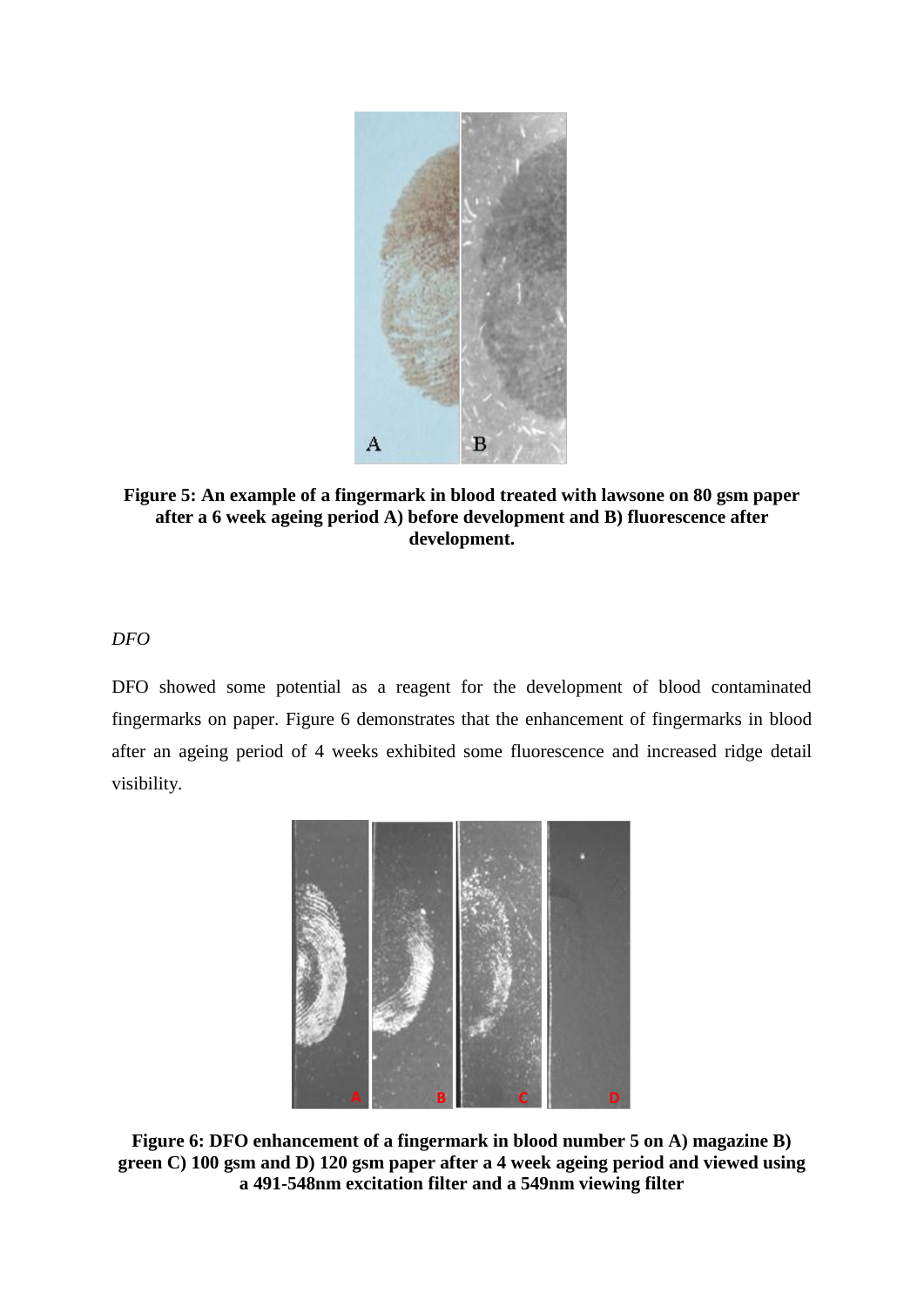These fluorescent properties of DFO were only evident on the 4 week old fingermarks. This fluorescence was coupled with an increase in the quality and visibility of the ridge details evident on the fingermark. None of the other ageing periods demonstrated fluorescence and the DFO treatment mostly displayed a detrimental effect on the quality of the fingermarks. It has been suggested that the use of DFO for the enhancement of marks made in blood might be hindered by the nature of the substrate and associated fluorescence quenching where the enhancement of footwear impressions in blood on fabric with DFO was found to be ineffective [8]. Similar dyes and/or chemicals used in the manufacture of paper could be hindering the enhancement process leading to fluorescence quenching. It is also probable that the amines in the blood are reacting with DFO, however the fluorescence is then quenched by the haem groups present. As these haem groups in blood break down (due to ageing or heating), positive results may be more readily observed. Such quenching may also have occurred for genipin and lawsone (although the lack of any colouration may suggest a complete lack of reaction). This limited fluorescence appears to be contrary to other studies where DFO was found to be extremely sensitive for the development of fingermarks in blood on porous surfaces and also produced highly fluorescent marks with the lightest of the depleted marks [15].

Suitable enhancement was observed on 100 gsm paper, 80 gsm green papers and a magazine page suggesting that DFO may be capable of enhancing fingermarks in blood on varying paper porosities. It is also possible that the dyes used for colouring the paper may affect the enhancement of the blood contaminated fingermarks with DFO as both the green and pink papers had a porosity of 80 gsm but only the green paper showed any evidence of fingermark development. A similar claim can also be said of the glossy properties of different papers as both the leaflet and the magazine displayed glossy surfaces but the fingermarks were only enhanced on the latter.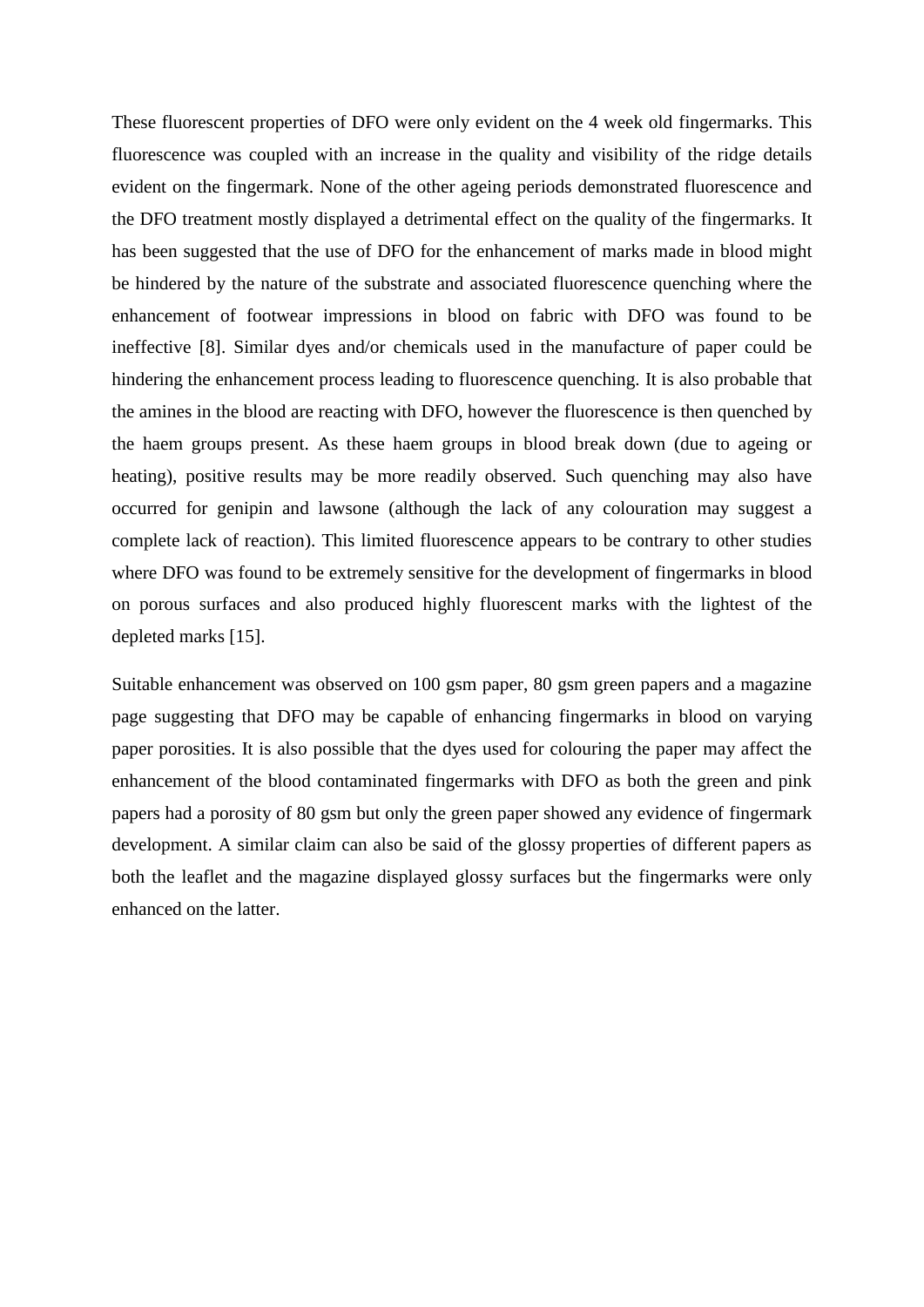## *Ninhydrin*

Ninhydrin was successful in the enhancement of most depletion series' and also yielded clear ridge detail. The results demonstrated that ninhydrin was capable of enhancing fingermarks in blood on every paper type and colour with similar enhancement across the four ageing periods tested (figure 7). The fingermarks towards of the end of the depletion series' showed less enhancement than the marks at the beginning. This may suggest that the blood on the finger prevented the deposition of the latent component of the print as it was anticipated that enhancement would still be observed towards the end of the diminishing series due to fingermark secretions.



**Figure 7: Ninhydrin enhancement of fingermark in blood number 5 on different types of paper: A) pink B) green C) 120 gsm D) leaflet and E) newspaper after a 2 week ageing period**

The individual grading results revealed that ninhydrin provided superior enhancement of fingermarks in blood on the magazine and the takeaway leaflet. The successful enhancement of fingermarks in blood with ninhydrin across the four ageing periods suggests that ninhydrin can successfully enhance blood contaminated fingermarks that are either fresh or up to and at least 6 weeks old.

The fingermarks in blood prior to enhancement were all graded as 0 because although some blood was visible at the beginning of the diminishing series, no ridge detail was observed. This is mainly due to the methodology described where the dabbed finger in blood was pressed twice onto clean chemical-free blue paper towels to remove the excess blood prior to the deposition of the diminishing series. The results obtained revealed that the enhancement of fingermarks in blood with ninhydrin was superior to that provided by DFO, genipin and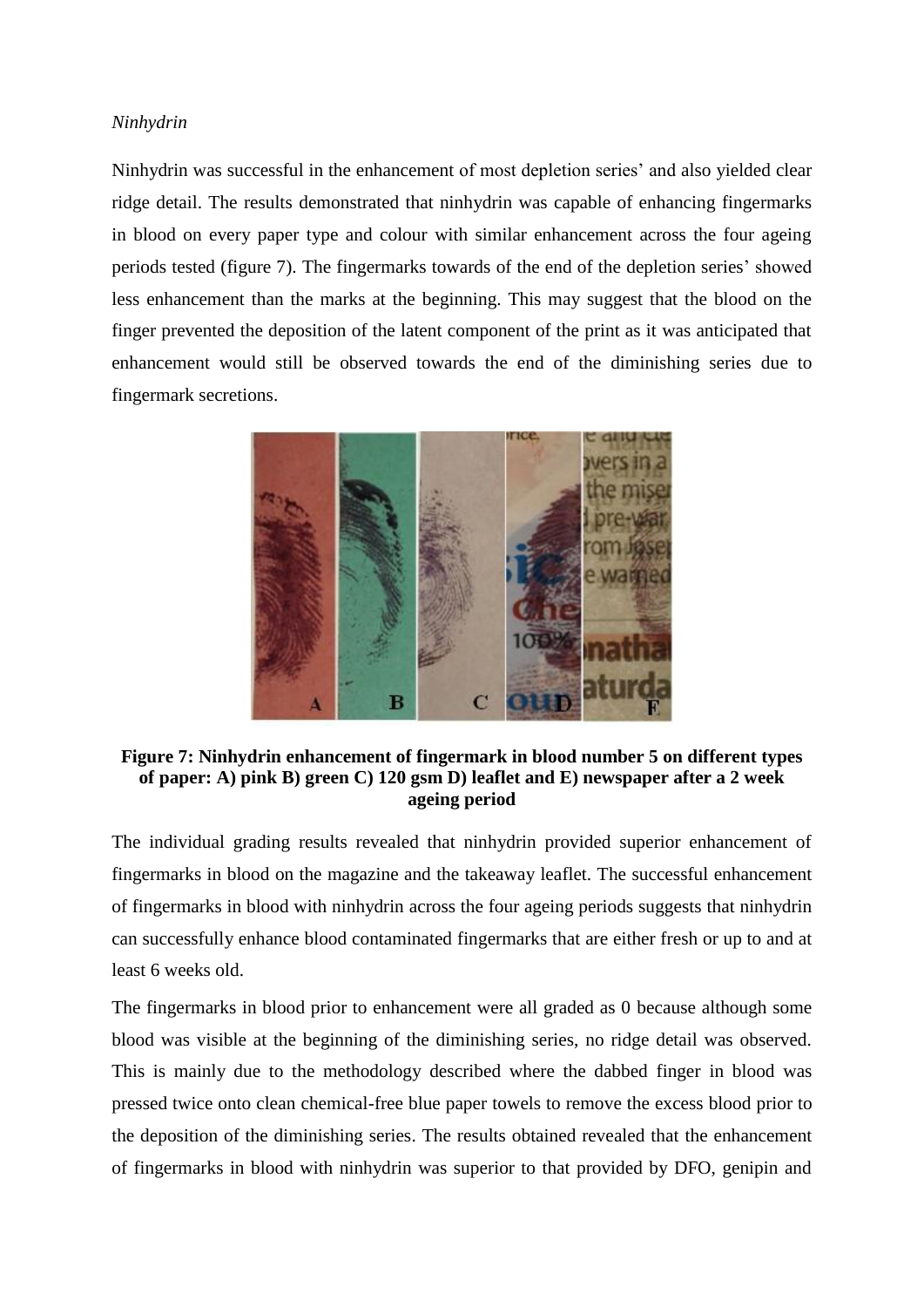lawsone across all ageing periods (figure 8) and all paper substrates (figure 9) used in the study. These figures reveal the percentage of fingermarks that demonstrated some level of enhancement thus including any grading from 1 to 4.

Prior to enhancement, all fingermarks in blood were graded as 0 as no ridge detail was visible. In most instances the enhancement grading for fingermarks in blood treated with genipin, lawsone and DFO was 0 as enhancement did not provide any improvement. Treatment with ninhydrin provided enhancement grading results ranging from 0 (enhancement did not provide any ridge detail therefore no improvement) to 4 (full ridge detail observed after enhancement) which appeared to be independent of the ageing periods used in this study (figure 10).



**Figure 8 – Percentage of fingermarks in blood enhanced with genipin, lawsone, ninhydrin and DFO across the four ageing periods (grading ranging from 0 to 4)**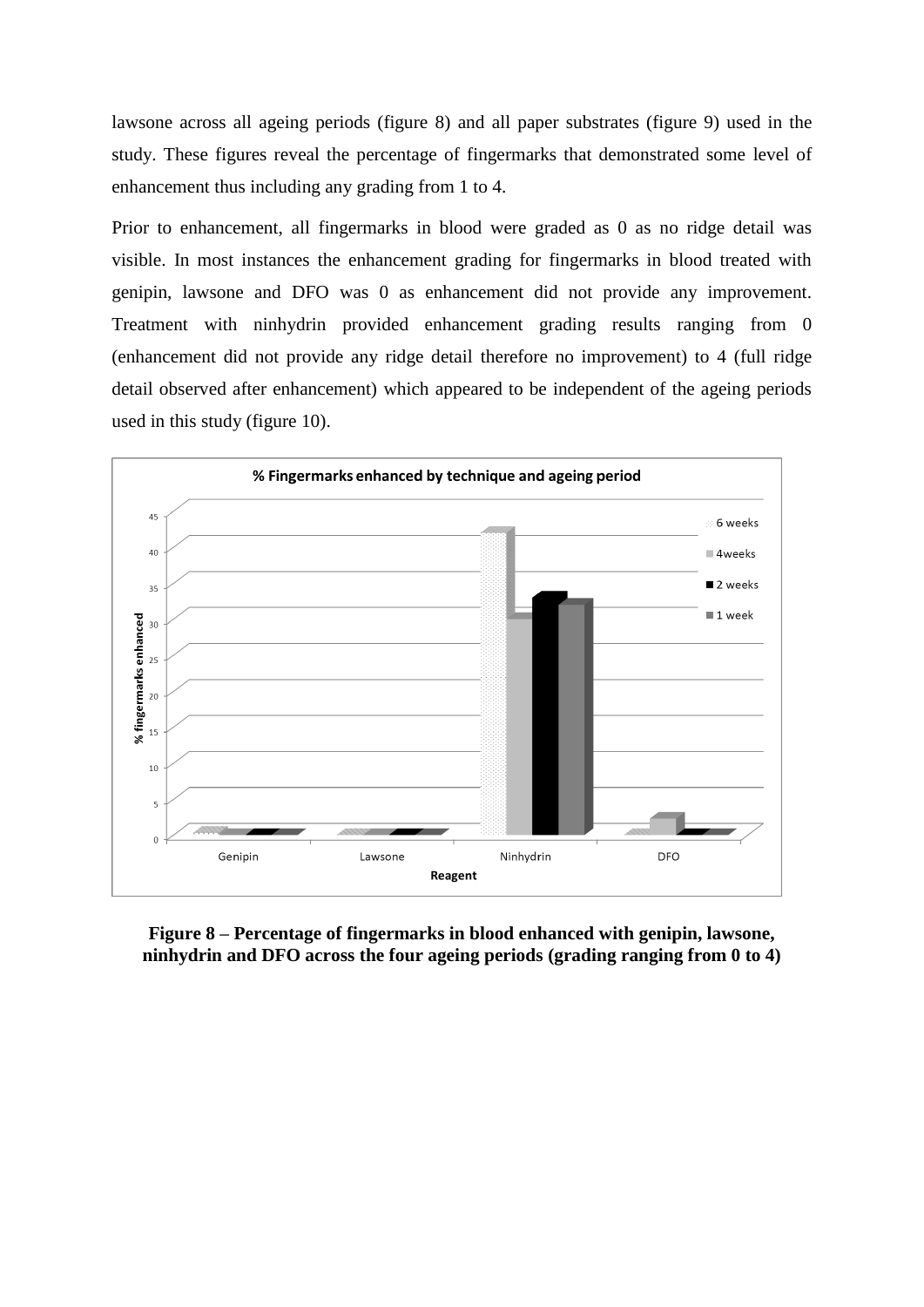

**Figure 9 – Number of fingermarks in blood enhanced with genipin, lawsone, ninhydrin and DFO on all paper substrates in the study (grading ranging from 0 to 4)**



**Figure 10 – Number of fingermarks in blood enhanced with ninhydrin on all paper substrates in the study (graded 0-4)**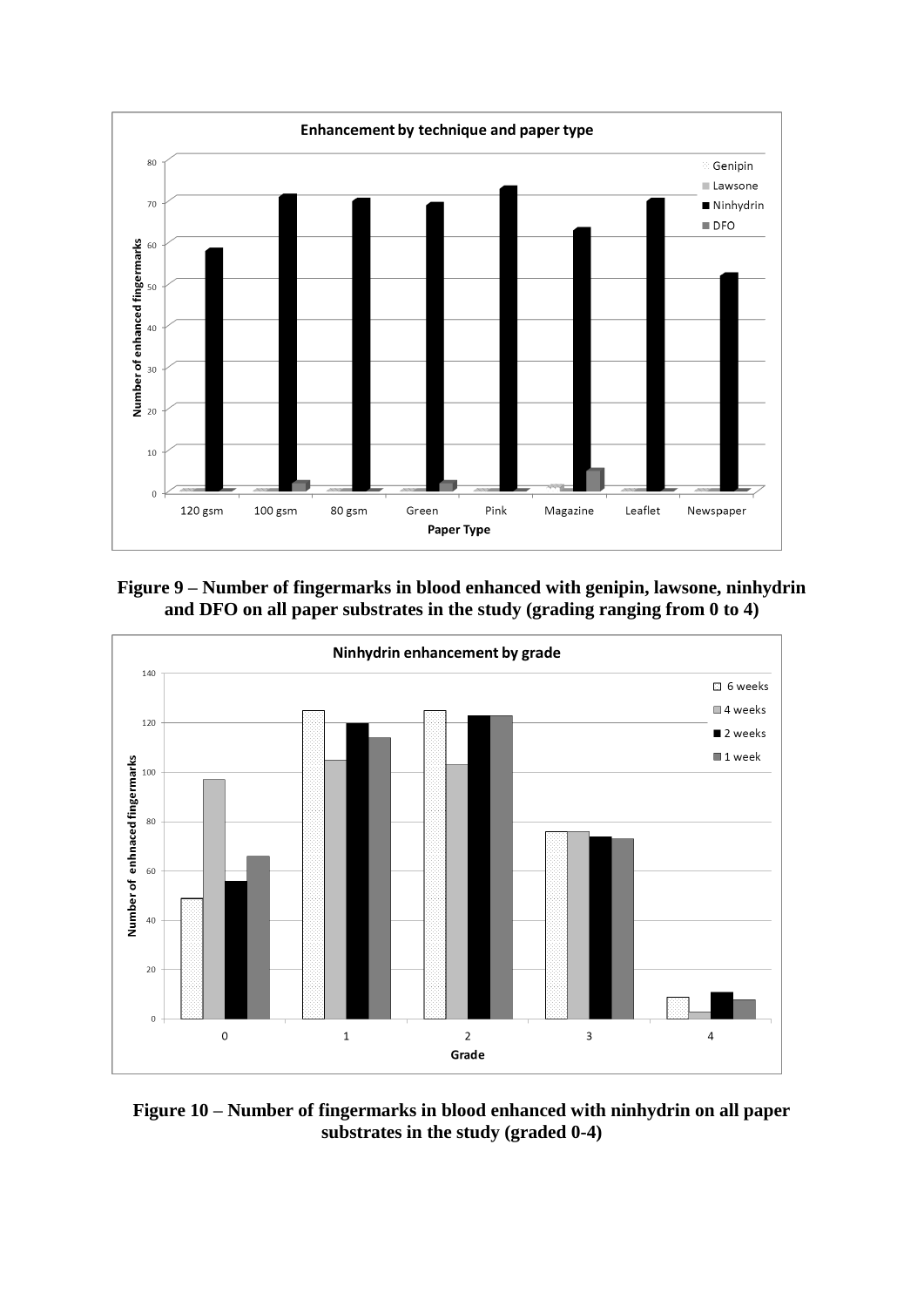# **Conclusion**

This preliminary study showed no evidence to suggest that either genipin or lawsone are suitable reagents for the enhancement of blood contaminated fingermarks on different types of papers. In comparison to genipin and lawsone, ninhydrin appeared to be the most successful reagent for the enhancement of blood contaminated fingermarks on papers used in this study whereas DFO enhancement appeared to be limited. Fluorescence quenching and the limited reaction of the amino acids in blood with DFO, genipin and lawsone raises important questions and warrants further research in future work. While current research into other ninhydrin analogues or alternatives is beneficial and should be commended, it is likewise important not to shun away from 'well tried and document methods until reliable data and research is available' [16].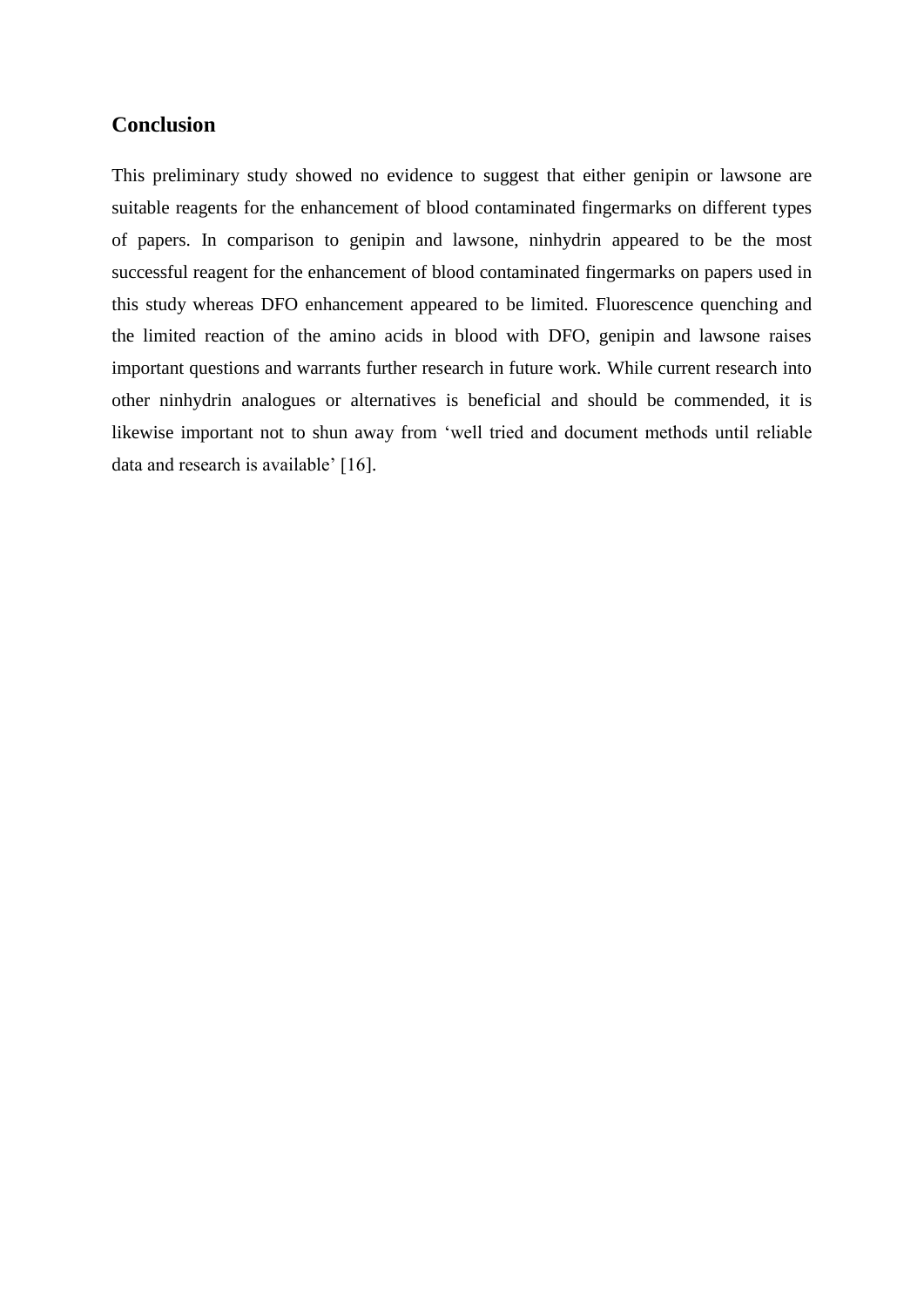# **References**

- 1. V. Bowman. 2005. Manual of Fingerprint Development Techniques. 2nd ed. Sandridge, UK: Home Office Scientific Development Branch.
- 2. J. Almog, Y. Cohen, M. Azoury, T.R. Hahn. Genipin a novel fingerprint reagent with colorimetric and fluorogenic activity, Journal of Forensic Sciences, 49 (2) (2004) 255-257
- 3. G. Levinton-Shamuilov, Y. Cohen, M. Azoury, A. Chaikovsky, J. Almog. Genipin: a novel fingerprint reagent with colorimetric and fluorogenic activity, part II: optimization, scope and limitations, Journal of Forensic Sciences, 50 (6) (2005) 1367- 1371
- 4. R. Jelly, S.W. Lewis, C. Lennard, K.F. Lim, J. Almog. Lawsone: a novel reagent for the detection of latent fingermarks on paper surfaces, Chemical Communications, 30 (2008) 3513-3515.
- 5. R. Jelly, S.W. Lewis, C. Lennard, K.F. Lim, J. Almog. Substituted naphthoquinones as novel amino acid sensitive reagents for the detection of latent fingermarks on paper surfaces, Talanta 82 (5) (2010) 1717-1724.
- 6. Theeuwen, A.B.E.; van Barneveld, S.; Drok, J.W.; Keereweer, I.; Limborgh, J.C.M.; Naber, W.M.; Velders, T. Enhancement of Footwear Impressions In Blood, Forensic Science International, 95 (2) (1998) 133-151
- 7. R.A. Morgan-Smith, D.A. Elliot, H. Adam. Enhancement of aged shoeprints in blood, Journal of Forensic Identification**,** 59 (1) (2009) 45-58.
- 8. K.J. Farrugia, H.L. Bandey, K.A. Savage, N. Nic Daéid. Chemical Enhancement of Footwear Impressions in Blood on Fabric – Part 3: Amino Acid Staining, Science and Justice, 53 (1) (2013) 8-13
- 9. C. Stein, S.H. Kyeck, C. Henssge, DNA Typing of Fingerprint Reagent Treated Biological Stains, Journal of Forensic Sciences, 41 (6) (1996) 1012-1017
- 10. C.J. Fregeau, O. Germain, R.M. Fourney, Fingerprint Enhancement Revisited and the Effects of Blood Enhancement Chemicals on Subsequent Profiler Plus T Fluorescent Short Tandem Repeat DNA Analysis of Fresh and Aged Bloody Fingerprints, Journal of Forensic Sciences, 45 (2) (2000) 354-380
- 11. [R.](http://www.ncbi.nlm.nih.gov/pubmed?term=Jelly%20R%5BAuthor%5D&cauthor=true&cauthor_uid=19786173) Jelly, [E.L.](http://www.ncbi.nlm.nih.gov/pubmed?term=Patton%20EL%5BAuthor%5D&cauthor=true&cauthor_uid=19786173) Patton, [C.](http://www.ncbi.nlm.nih.gov/pubmed?term=Lennard%20C%5BAuthor%5D&cauthor=true&cauthor_uid=19786173) Lennard, [S.W.](http://www.ncbi.nlm.nih.gov/pubmed?term=Lewis%20SW%5BAuthor%5D&cauthor=true&cauthor_uid=19786173) Lewis, [K.F.](http://www.ncbi.nlm.nih.gov/pubmed?term=Lim%20KF%5BAuthor%5D&cauthor=true&cauthor_uid=19786173) Lim. The detection of latent fingermarks on porous surfaces using amino acid sensitive reagents: A review, Analytical Chemical Acta, 652 (1-2) (2009) 128-142